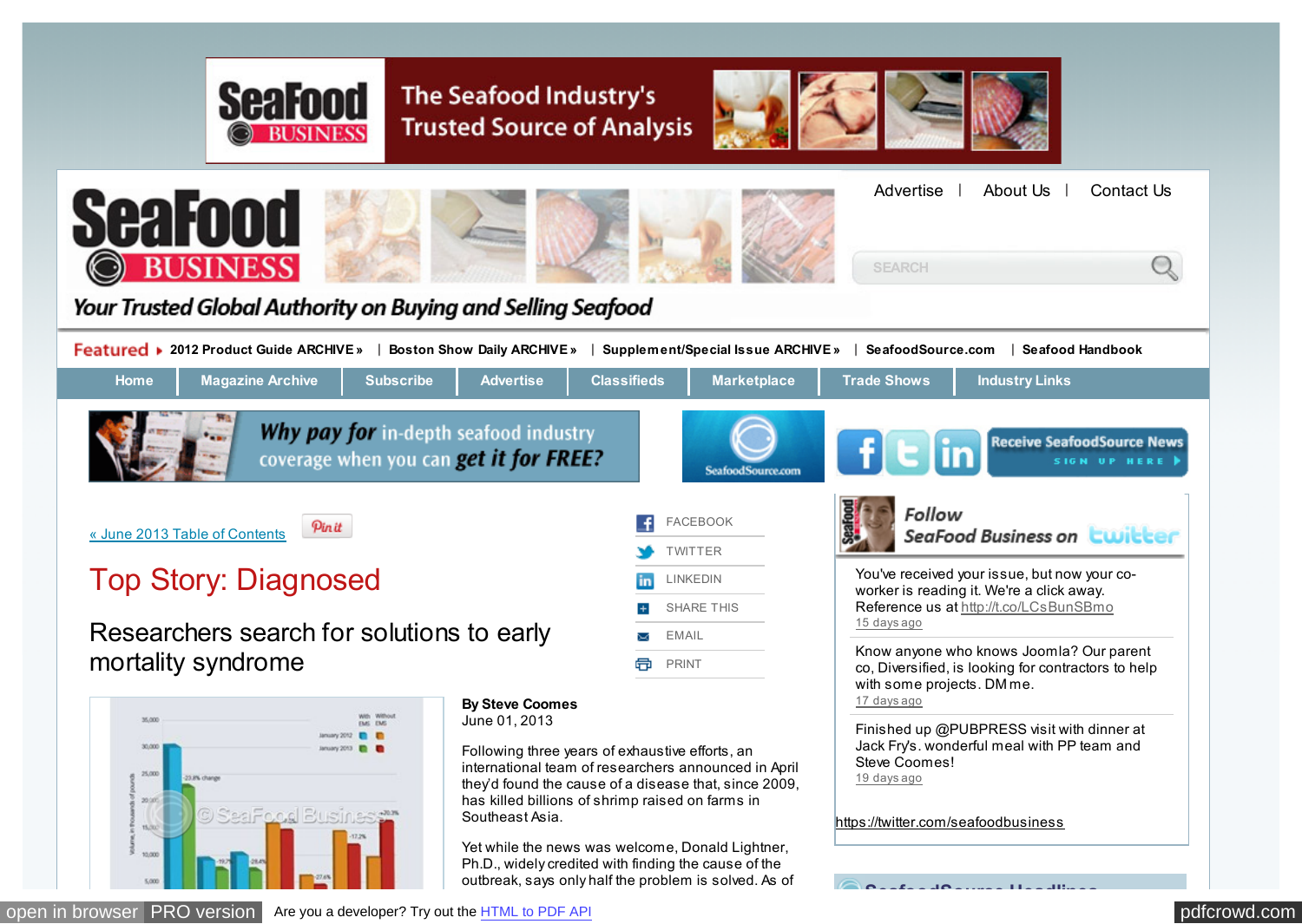

June, no means of stopping the spread of the disease, commonly called "early mortality syndrome," or simply EMS, had been discovered, implying supplies of tiger and Pacific white shrimp shipped from Southeast Asia

will remain tight for the remainder of 2013. That leaves shrimp buyers searching the globe for replacement product.

"It was nice to have it figured out, but as to what the agent is and its cause, there's work left to do," says Lightner, a professor in veterinary science and microbiology at the University of Arizona in Tucson.

The disease, known as "acute hepatopancreatic necrosis syndrome" (AHPNS), kills juvenile shrimp by destroying their hepatopancreas (an organ crucial to digestion) in as little as one month after transference to ponds. The disease first appeared in China in 2009 and has since migrated south to Vietnam, Thailand and Malaysia, costing producers billions of dollars in losses.

According to Lightner, the primary pathogen is a *Vibrio parahaemolyticus* bacterium infected with a phage. Many vibrio strains exist in the world without harming humans or their food supply, but the addition of a bacteriophage (a virus) can render a strain lethal.

"Cholera in humans works the same way in that there are lots of strains around, but they're not pathogenic until infected with a phage," he says. Once a shrimp contracts the disease, death can occur in as little as 72 hours. "With the phage, it produces toxins that kill the shrimp by destroying the hepatopancreas."

In their broad search for what may trigger the disease, scientists have considered but ruled out high-saline ponds, tainted brood stock, contamination from fertilizer runoff and inbreeding.

"Inbreeding has absolutely nothing to do with it since wild monodon get it, too," says Lightner, referring to tiger prawns. "Breeding companies put a lot of effort into making sure their stocks aren't inbred, so we don't see that as a problem."

Tim Flegel, Ph.D., a professor in the biotechnology department at Mahidol University in Bangkok, says scientists also don't know how AHPNS has spread from one nation to the next, but they believe high stocking densities in shrimp ponds accelerates its spread.

"Farms are totally unnatural compared to the wild, where shrimp populations are at much lower densities," Flegel says. "If a shrimp gets weak from disease, it's eaten by a squid, for example. But in farms, if a disease gets going in there, it goes like fire."

Stephen Newman, Ph.D., president at [AquaInTech](http://www.aqua-in-tech.com/) in Lynnwood, Wash., agrees with Flegel, saying shrimp in most aquatic farms are under high stress due to crowding, compromising their immune systems and leaving them prone to infection.

Newman says conditions under which the shrimp have become infected "aren't readily explained by what Lightner identified as the cause. Historically these (outbreaks) are bacterial and it probably is a vibrio species. But they don't

### **SeafoodSource Headlines**

- **[Shrimp EMS cause found](http://www.seafoodsource.com/newsarticledetail.aspx?id=21000)**
- **[A shrinking Spanish fishing fleet](http://www.seafoodsource.com/newsarticledetail.aspx?id=21018)**
- **[Norway seafood exports set record in May](http://www.seafoodsource.com/newsarticledetail.aspx?id=21021)**
- **[Seafood group aims to boost NZ consumption](http://www.seafoodsource.com/newsarticledetail.aspx?id=21006)**
- **[Weather forces UK salmon prices up 56%](http://www.seafoodsource.com/newsarticledetail.aspx?id=21022)**

# **Advertise in SeaFood Business**

If you're looking to target the U.S. market with seafood products, **[contact us now](mailto:frobinson@divcom.com)** to discuss how your message can be seen by readers of the most trusted industry resource.



## **Featured Supplier**



Specialized in strapping and product securing, Strapex has a long experience with

highly efficient strapping solutions for various [applications in industries where high throughput...](http://www.seafoodsource.com/supplierdetail.aspx?id=9572)

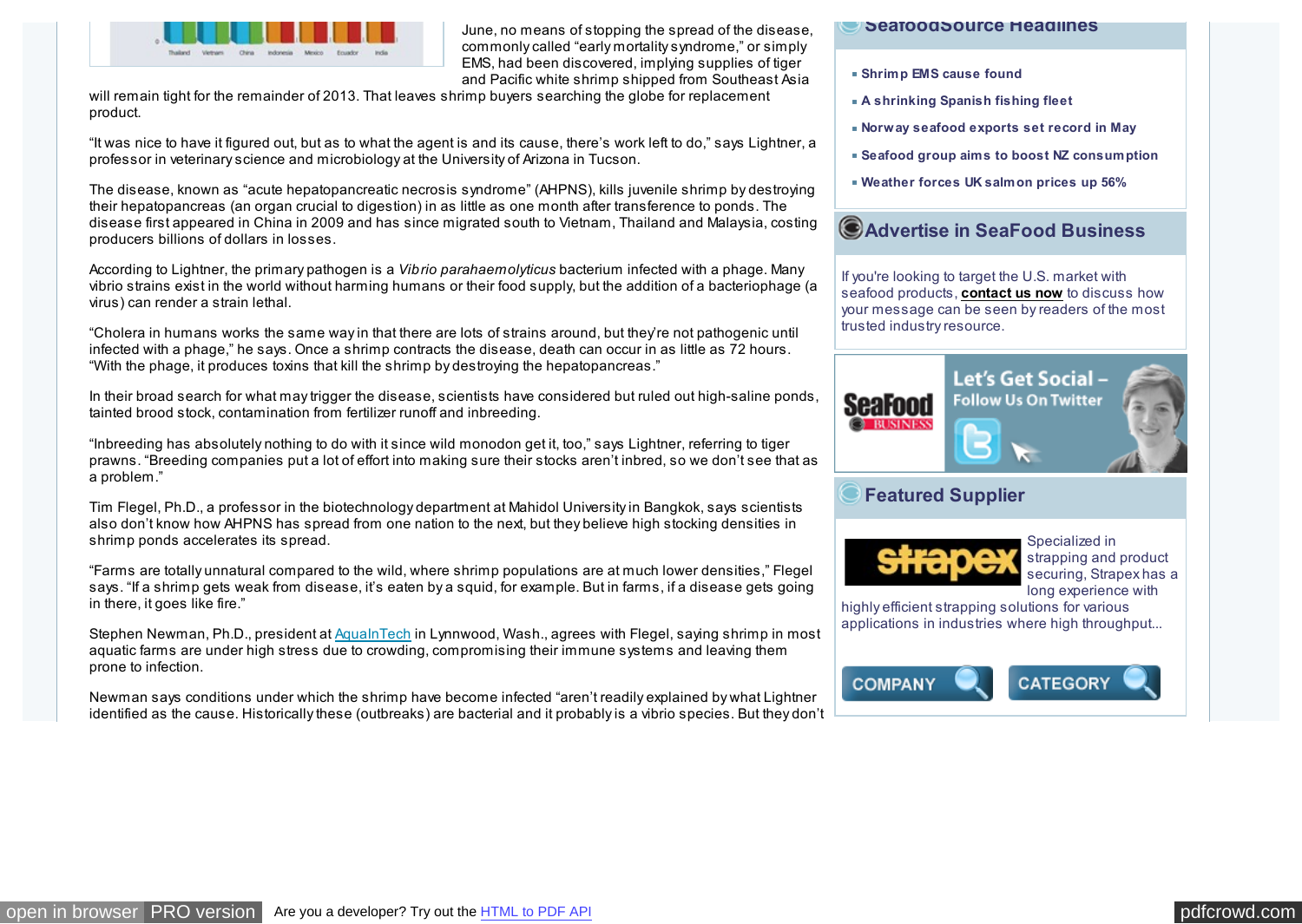### identified as the cause. Historically these (outbreaks) are bacterial and it probably is a vibrio species. But they don't historically have a phage."

Newman also believes shrimp farming in Third World countries especially needs to be better managed to limit the spread of such catastrophic diseases.

"First World countries understand better than Third World countries that there is a science to aquaculture," Newman says. "What's happening in the vast majority of farms in Vietnam, for example, is unsustainable. They're very poorly run.

"Countries like Ecuador have produced animals at particularly low stocking densities and without the problems you're seeing in other countries."

### **On the supply side**

AHPNS-free farms in Indonesia, India and Latin America expect normal production this year, but industry watchers predict steep shortfalls in Southeast Asian farms.

Based on information gathered from sources overseas, Bryan Rosenberg, president and CEO of El Segundo, Calif.-base[d Chicken of the Sea Frozen Foods,](http://chickenofthesea.com/) expects total Southeast Asian production could drop as much as 40 percent.

"And that's based off the past two years' declines," says Rosenberg. "So, say Thailand is projecting — best case scenario — maybe 300,000 metric tons (MT) of product for this year, that's against 480,000 MT last year and 600,000 MT the year before that. That means this year's best-case scenario is about half of what it was two years ago. And that's the *optimistic* view right now."

He has good reason to worry, according to Flegel. Uncertain their shrimping efforts won't be for naught, many farmers, especially in Thailand, did not stock or even fill ponds this past February, the common start date for the first of two crops produced annually. Some online message-board users estimate as few as 20 percent of Thai farmers stocked their ponds, though sources interviewed could not verify that figure.

"Production will be down, though I'm not sure by how much," says Flegel. "The farmers are reluctant to do anything since they're not sure they'll have a harvest."

Flegel says Thai farmers sitting out this season commonly operate multiple businesses and have chosen to redirect their interests and investments to those enterprises until a cure for AHPNS is found.

"They're a pretty savvy group that's been at this for 27 years," he says. "Thailand's very well organized, and there's a lot of very good communication between its department of fisheries, academics, frozen storage and feed producers who meet regularly to solve problems in the industry."

[With tight supplies and strong international demand already pushing up prices, Travis Larkin, president of Seafood](http://www.seafoodexchange.net/) Exchange in Raleigh, N.C., says his restaurant and supermarket customers are digging into frozen reserves and waiting to see if prices decline before replenishing supplies.

"Some are working off old inventory and pretending it's OK, but anyone who's run through their safety stock will have to pay the market price to replace that or forego getting it," says Larkin, who buys all of his shrimp from South American providers. His costs are up 25 percent over last year. "Prices have gone up so quickly, a lot of people are paralyzed right now, trying not to buy."

Maria Marano, president of Marina International in Saddle River, N.J., says her customers are acting similarly.

"It's been rough since December, when prices started going up," says Marano, who buys shrimp mostly from Ecuador, a nation whose shrimp exports more than doubled from 213 million pounds in 2005 to 450 million pounds 2010. "If my customers purchased shrimp at \$3 per pound before, and now I'm buying it at \$3.20, they are

# **BE SEAFOOD SMART**



If you source, buy, prepare, cook, handle, serve or sell seafood, vou need the Seafood Handbook.

## **CLICK HERE** for more information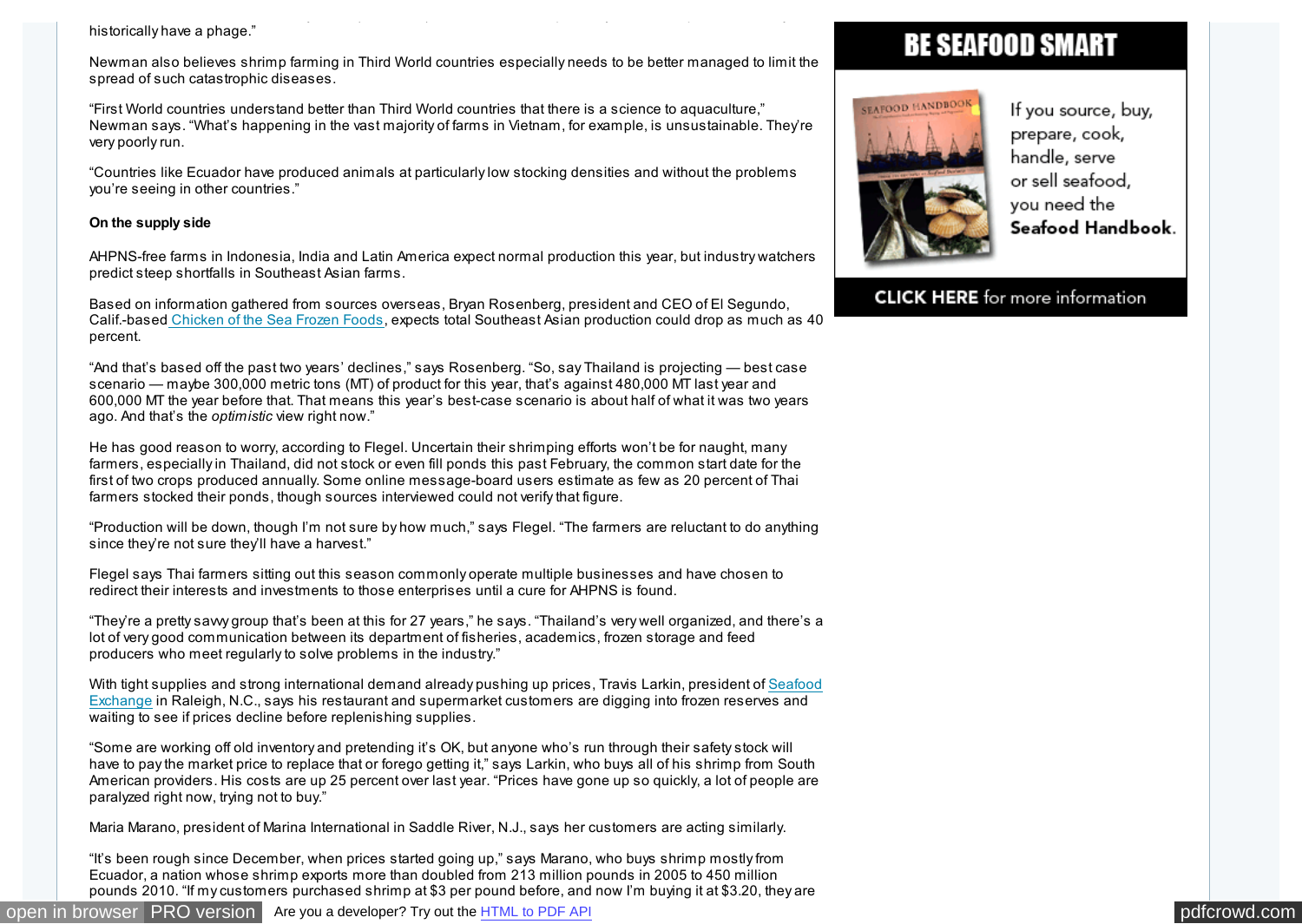only going to buy what they need."

While depending heavily on Southeast Asian producers, Rosenberg buys shrimp from suppliers around the world to ensure he's got ample amounts of product for customers. Yet he expects prices will eventually go so high that some customer segments may curtail their shrimp purchases or avoid it altogether.

"Some items that cost us \$5 a pound last year are being quoted at \$9 right now, and this is just the beginning," Rosenberg says. "If high prices result in less demand and more product, then at least a new balance is struck."

Processing plants are adding to the problem, Rosenberg says, by bidding up prices in an effort to get raw product and keep workers busy. Such limited resources will really affect companies whose shrimp specs leave no room for replacement, says Dave Bennett, national sales director at CenSea, a wholesale buyer in Northbrook, Ill.

"Retail chains that deal exclusively in private-label sales are going to have a rough year," Bennett says. "A supermarket chain that carries a couple of different importers' brands, they'll have it easier since they can use different types. We can help them with a load of this or that through opportunistic buys. Private-label guys can't do that."

Bennett is anticipating India will top its record aquaculture crop of 2011-2012, when it produced 250,000 MT, well beyond the 155,000 MT harvested in the 2009-2010 season. Rosenberg is hoping China and Vietnam have better output than last year, when China's (marine and freshwater) harvest topped 1.2 million MT [down from more than 1.3 million MT at its peak in 2009], and Vietnam harvested 500,000 MT, its all-time record. Crops from both countries are due in June.

"Right now we're getting new information that Chinese supply is looking good, but that's not validated," Rosenberg says. "But even if supply looks good there, China has such strong domestic demand for shrimp that it doesn't mean product will be available for us."

Lightner says in addition to negative reports coming from Thailand, he's heard Vietnam isn't faring well so far.

"We do keep getting different numbers all the time, but from what we're hearing, Vietnam may be getting hit quite hard [with EMS] this time," Lightner says.

### **Searching for a solution**

Until the AHPNS conundrum is finally solved, farmers are conducting field experiments such as setting up trials in which shrimp are fed nutritious crustaceans like copepods to aid digestion. The result thus far is a mortality rate of 50 percent rather than the total kill common in AHPNS-infected ponds.

Both Lightner and Newman have heard stories of success with shrimp ponds that are co-cultivated with multiple species, such as sea bass and tilapia.

"If you stock [the shrimp] in cages in a pond where they don't forage on the bottom, and you throw in tilapia, which does forage on the bottom, you see a reduction in mortality," Newman says. "Still, the evidence is largely anecdotal. There are a lot of questions remaining to be resolved as to why co-cultivation seems to be effective."

Even if scientists found a solution soon to stop the spread of AHPNS, several sources say it will take at least a year for the industry to return to prior production levels.

"There are no quick fixes here," Newman says. "It will be starting all over for some. But hopefully the industry will learn something from this and improve. It can't keep having these outbreaks."

*Contributing Editor Steve Coomes lives in Louisville, Ky.*